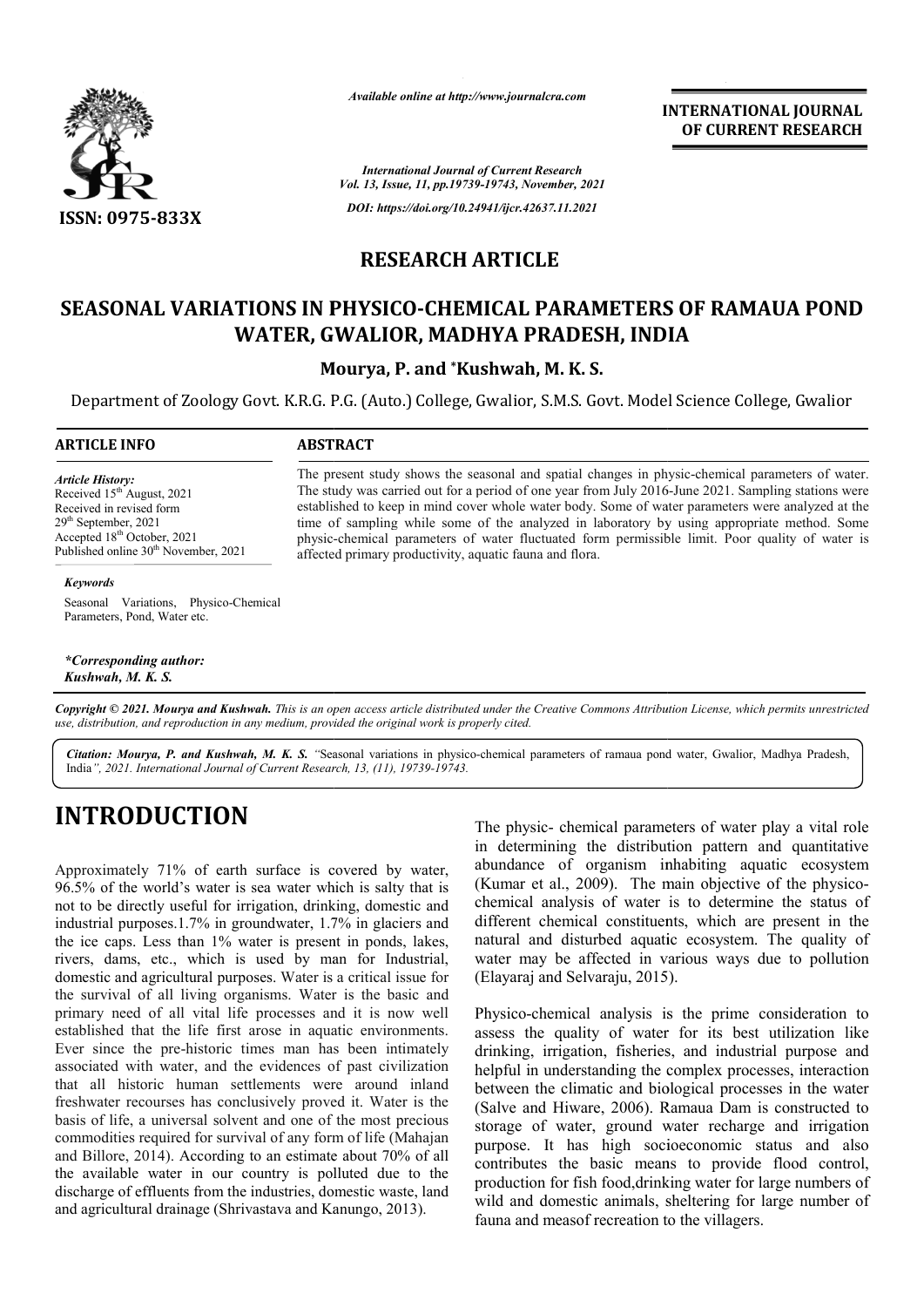## **MATERIALS AND METHODS**

Four sampling stations were established to cover the whole water body. The stations were selected based on the ecological niche of the system, cognizance of human activities and accessibility to the stations. The water samples were collected from surface between 7:00 am to 9:00 am monthly intervals, only clean and dried polyethline coated bottles of 500 ml were used for collected samples. Some parameters of water were analysed at the sampling stations during collection of water sample. The sample is fixed soon after collection and taken to the laboratory for analysis to rest parameters of water. The water samples were analysed by using standard methods (APHA, 2012).

**Study Area:** The study region include Ramaua dam in Gwalior near in Ramaua village .The dam is surrounded by hilly area .The river attached with it is the Morar river .The area of this dam is about 3177 hectare , from which 4400 hectare is used for the cultivation of kharif crops the remaining is used for the cultivation of rabi crops .the low reservoir level (214.88 M) and the full reservoir level is (225.55 M) .the difference between the two 10.06 M and the maximum water level capacity is about 226.77 M and the dead store water capacity is 0.141 cubic meter Fig 1)



**Figure 1. Study area of Ramaua dam**

# **RESULTS AND DISCUSSION**

The seasonal physic-chemical parameters of water at selected sampling stations represented in Table 1. Range of variation of observed physico-chemical parameters with their annual mean along with standard deviation is given in Table 2. Odour of water was due to accumulation of dead particle in side water bodies. Pleasant odour was observed at all sampling stations in monsoon, winter and summer season. Delince (1992) stated that the abundance of phytoplankton and zooplankton is responsible for the determination of the color of an aquatic body and Green, bluish green/ brown greenish color of water indicates good plankton population hence, good for fish health. Muddy colour of water recorded in monsoon season at all the sampling station while colour less water was observed at all sampling stations in winter and summer season. Transparency of water ranged from 30.3-65.5 cm with mean and standard deviation  $50.79 \pm 12.19$  cm.

Higher transparency of water recorded 65.5 cm at the sampling station S-B in winter season while lower temperature recorded 30.3 cm at the sampling station S-a in monsoon season. Kadam *et al.,* (2007) and Manjare *et al.,* (2010) have also reported similar observations from different water bodies in Maharastra. The transparency of water is affected in various seasons due to algal blooms and suspended sediments (Horn and Goldman, 1994). Water Temperature is one of the most important factors in the aquatic environment. It affects the physical and chemical properties of water and also affects the aquatic vegetation, organisms and their biological activities. Water temperature fluctuated from 21.4-30.6 °C with mean and standard deviation 25.74±3.38 °C. Higher water temperature recorded 30.6°C at the sampling station S-D in summer season while lower temperature recorded 21.4 °C at the sampling station S-C in winter season. Water temperature increased during warmer months and decreased during colder months. Similar seasonal variations were also observed by Surve *et al.,* (2005).

Conductivity is the ability of an aqueous solution to conduct the electric current. Conductivity is a useful tool to evaluate the purity of water conductivity of water was ranged from 694.2-1012.4 mg/l with mean and standard deviation 822.58±112.14 mg/l. The maximum value of conductively was recorded 1012.4 mg/l at the sampling station S-B in winter season while lower value of conductivity was recorded 694.2 mg/l at the sampling station S-B in summer season. These results coincide with work of Raina (1981) who reported variation in specific conductivity at different sites of a water body. Total dissolved solids were ranged from 511.6-678.2 mg/l with mean value and standard deviation 595.58±55.41 mg/l. The higher total dissolved solids was recorded 678.2 mg/l at the sampling station S-B in summer season while lower total dissolved solids was recorded 511.6 mg/l at the sampling station S-c in monsoon season. Alaka (2014) reported that the amount of total dissolved solids detected from water sample at Borgaon was 347.16 mg/L to 738.0 mg/l. pH of water was fluctuated from 6.3-8.2 with mean and standard deviation 7.36±0.71. The higher ph was recorded at sampling station S-C (8.2) in monsoon season while lower pH was recorded at sampling station S-D (6.3) in summer season. Slight deviation towards acidity in some samples can be attributed to the anthropogenic activities like improper irrigation process and weathering process in the study area. Similarly Pentewar (2018) also recorded pH in the range of 7.3 to 8.6 in Godavari River in Maharashtra.

Dissolved Oxygen was fluctuated from 7.2-9.6 mg/l with mean and standard deviation 8.53±0.80 mg/l. The maximum dissolved oxygen recorded 9.6 mg/l at the sampling station S-A in winter season while minimum dissolve oxygen analyzed 7.2 mg/l at the sampling station S-B in monsoon season. Similar result for dissolved oxygen was also reported by Adedeji *et al.,* (2018). The DO depends upon the temperature, salinity and pressure of the water. The DO value indicates the degree of pollution in the water bodies. The aquatic life distressed when DO levels drops to 4-2 mg/lit and as DO level falls undesirable changes in odor, taste and color reduce the usefulness of water (Barot and Patel, 2014). BOD was observed maximum in summer due to decomposetion of organic matters by excessive activity of microbial organisms and lowest during winter season. Biological oxygen demand of water ranged from 2.6-5.6 mg/l with mean and standard deviation 3.55±1.00 mg/l. The higher value biological oxygen demand was observed 5.6 mg/l at the sampling station S-D in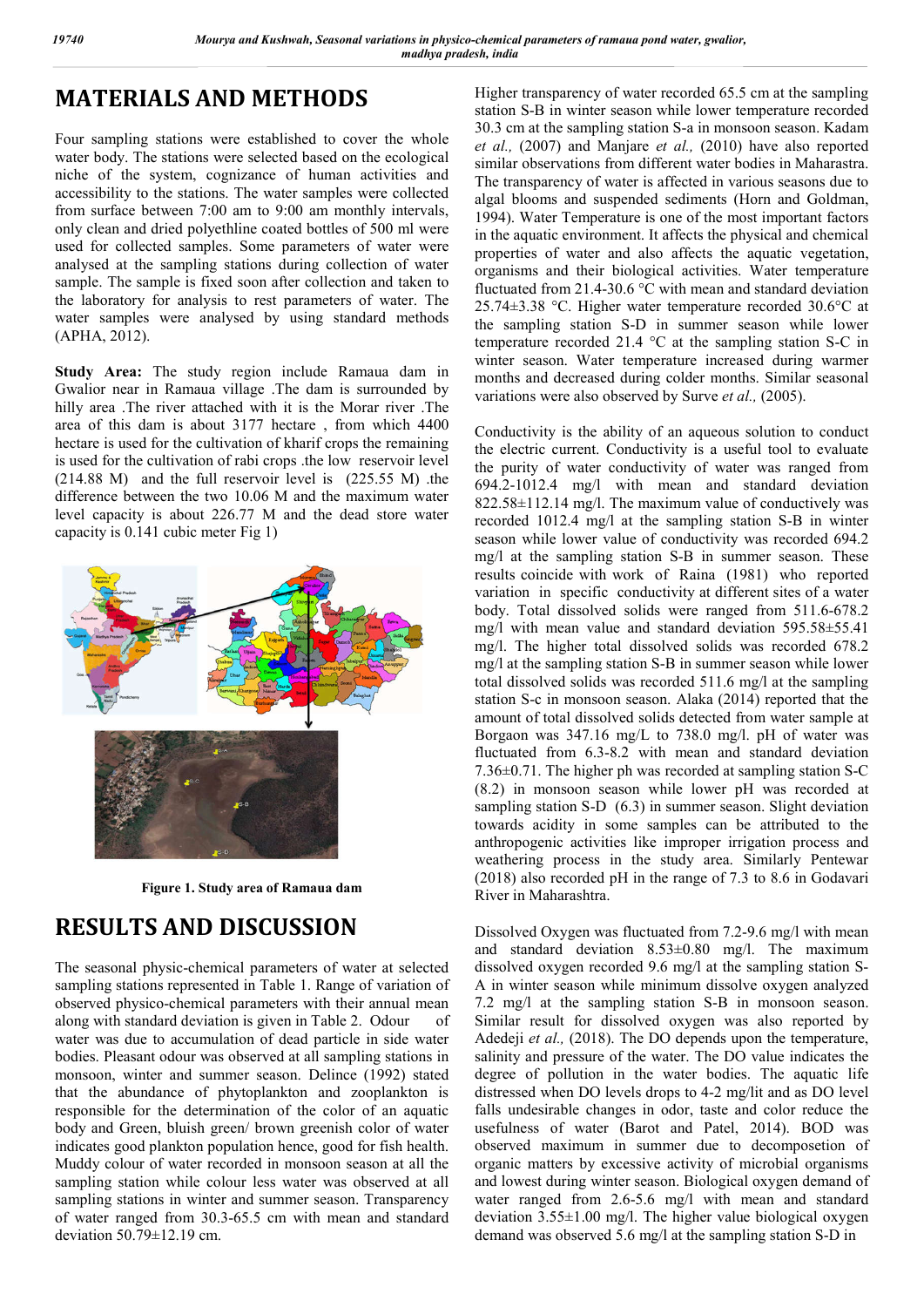| Parameters                                               | Monsoon Season        |                                                                                   |          |                                                                 | Winter Season |           |                    |               | Summer Season         |                    |          |                         |
|----------------------------------------------------------|-----------------------|-----------------------------------------------------------------------------------|----------|-----------------------------------------------------------------|---------------|-----------|--------------------|---------------|-----------------------|--------------------|----------|-------------------------|
|                                                          | $S-A$                 | $S-B$                                                                             | $S-C$    | $S-D$                                                           | $S-A$         | $S-B$     | $S-C$              | $S-D$         | $S-A$                 | $S-B$              | $S-C$    | $S-D$                   |
| Odour                                                    | Pleasant              | Pleasant                                                                          | Pleasant | Pleasant                                                        | Pleasant      | Pleasant  | Pleasant           | Pleasant      | Pleasant              | Pleasant           | Pleasant | Pleasant                |
| Colour                                                   | Muddy                 | Muddy                                                                             | Muddy    | Muddy                                                           | CL            | <b>CL</b> | <b>CL</b>          | CL            | CL                    | CL                 | CL       | CL.                     |
| Transparency                                             | 30.3                  | 46.5                                                                              | 33.6     | 34.8                                                            | 46.8          | 65.5      | 62.3               | 59.2          | 58.8                  | 53.4               | 58.5     | 59.8                    |
| W.T.                                                     | 25.6                  | 25.5                                                                              | 25.8     | 26.2                                                            | 21.5          | 21.8      | 21.4               | 22.6          | 28.4                  | 29.2               | 30.3     | 30.6                    |
| Conductivity                                             | 788.3                 | 754.5                                                                             | 779.4    | 790.2                                                           | 840.5         | 1012.4    | 997.4              | 982.6         | 772.7                 | 694.2              | 710.2    | 748.6                   |
| <b>TDS</b>                                               | 531.6                 | 575.3                                                                             | 511.6    | 515.1                                                           | 589.4         | 609.2     | 634.5              | 642.7         | 665.6                 | 678.2              | 601.5    | 592.3                   |
| pH                                                       | 7.3                   | 7.5                                                                               | 8.2      | 7.9                                                             | 7.6           | 7.8       | 8.1                | 8.2           | 6.9                   | 6.6                | 6.7      | 6.3                     |
| DO.                                                      | 7.4                   | 7.2                                                                               | 7.8      | 7.7                                                             | 9.6           | 9.4       | 9.1                | 9.0           | 8.6                   | 9.0                | 8.7      | 8.9                     |
| <b>BOD</b>                                               | 3.6                   | 4.1                                                                               | 5.3      | 5.6                                                             | 2.7           | 3.2       | 3.8                | 3.1           | 2.8                   | 3.1                | 2.7      | 2.6                     |
| COD                                                      | 19.9                  | 20.7                                                                              | 21.6     | 22.2                                                            | 31.8          | 34.3      | 33.4               | 33.5          | 42.2                  | 39.4               | 35.6     | 37.3                    |
| Free CO <sub>2</sub>                                     | 5.6                   | 5.9                                                                               | 5.8      | 5.6                                                             | 5.2           | 4.9       | 5.3                | 5.8           | 6.3                   | 7.4                | 7.8      | 7.5                     |
| Total Alkalinitv                                         | 240.5                 | 192.6                                                                             | 213.7    | 218.6                                                           | 270.6         | 258.4     | 294.6              | 286.5         | 193.6                 | 221.8              | 235.2    | 219.2                   |
| Calcium hardness                                         | 82.1                  | 80.8                                                                              | 81.3     | 81.8                                                            | 76.4          | 76.2      | 76.7               | 79.3          | 82.5                  | 83.6               | 84.6     | 84.8                    |
| TH                                                       | 140.6                 | 139.2                                                                             | 138.6    | 139.4                                                           | 162.6         | 169.3     | 167.8              | 162.4         | 179.5                 | 183.6              | 173.8    | 177.3                   |
| Chlorides                                                | 13.4                  | 10.1                                                                              | 9.2      | 12.9                                                            | 9.3           | 8.2       | 8.1                | 7.8           | 14.3                  | 15.1               | 15.5     | 16.4                    |
| Sulphates                                                | 16.8                  | 16.4                                                                              | 17.6     | 18.3                                                            | 19.1          | 18.6      | 21.5               | 22.7          | 24.2                  | 23.8               | 24.6     | 25.2                    |
| Mg                                                       | 18.5                  | 17.9                                                                              | 18.3     | 18.5                                                            | 19.6          | 19.5      | 19.2               | 18.6          | 18.9                  | 19.3               | 19.6     | 19.8                    |
| Nitrate                                                  | 0.02                  | 0.01                                                                              | 0.17     | 0.08                                                            | 0.03          | 0.02      | 0.07               | 0.06          | 0.03                  | 0.14               | 0.4      | 0.2                     |
| Phosphate<br>$\mathbf{v}$<br>$\sim$ $\sim$ $\sim$ $\sim$ | 0.5<br><b>TYY</b> FOR | 0.3<br>$\sim$<br>$\mathbf{v}$ $\mathbf{v}$ $\mathbf{v}$ $\mathbf{v}$ $\mathbf{v}$ | 0.0      | 0.5<br>$\mathbf{m} \cdot \mathbf{a}$ is the set of $\mathbf{a}$ | 0.4           | 0.6       | 0.4<br>10111202111 | 0.4<br>$\sim$ | 0.3<br>$P_{\rm{max}}$ | 0.4<br>$m+1$ $m+2$ | 0.8      | 0.3<br>$\sim$<br>$\sim$ |

**Table 1. Seasonal value of physico-chemical parameters of Ramaua dam**

CL= Colour Less, W. T. = Water Temperature, TDS= Total Dissolved Solids, DO= Dissolved Oxygen, BOD= Biological Oxygen Demand, COD= Chemical Oxygen Demand, TH= Total Hardness

**Table 2. Range of variation, Mean and St. D. of water parameters of Ramaua dam**

|                |                      | Range of Variation |          |                             |
|----------------|----------------------|--------------------|----------|-----------------------------|
| S. No.         | Parameters           | Maximum            | Minimum  | Mean and Standard Deviation |
|                | Odour                | Pleasant           | Pleasant | Pleasant                    |
| $\overline{c}$ | Colour               | Muddy              | CL       | CL                          |
| 3              | Transparency         | 65.5               | 30.3     | 50.79±12.19                 |
| $\overline{4}$ | W.T.                 | 30.6               | 21.4     | $25.74 \pm 3.38$            |
| 5              | Conductivity         | 1012.4             | 694.2    | 822.58±112.14               |
| 6              | <b>TDS</b>           | 678.2              | 511.6    | 595.58±55.41                |
| 7              | pН                   | 8.2                | 6.3      | $7.36 \pm 0.71$             |
| 8              | DO                   | 9.6                | 7.2      | $8.53 \pm 0.80$             |
| 9              | <b>BOD</b>           | 5.6                | 2.6      | $3.55 \pm 1.00$             |
| 10             | $\rm{COD}$           | 42.2               | 19.9     | 30.99±7.84                  |
| 11             | Free CO <sub>2</sub> | 7.8                | 4.9      | $6.09 \pm 0.96$             |
| 12             | Total Alkalinity     | 294.6              | 192.6    | 237.11±33.92                |
| 13             | Calcium hardness     | 84.8               | 76.2     | $80.84 \pm 3.07$            |
| 14             | TH                   | 183.6              | 138.6    | $161.17 \pm 17.22$          |
| 15             | Chlorides            | 16.4               | 7.8      | $11.69 \pm 3.22$            |
| 16             | Sulphates            | 25.2               | 16.4     | $20.73 \pm 3.27$            |
| 17             | Mg                   | 19.8               | 17.9     | $18.97 \pm 0.61$            |
| 18             | Nitrate              | 0.4                | 0.01     | $0.10 \pm 0.11$             |
| 19             | Phosphate            | 0.8                | 0.0      | $0.40 \pm 0.20$             |

monsoon season while lower value of biological oxygen demand 2.6 mg/l recorded at the sampling station S-D in summer season respectively. This finding is also supported by Sachidanandamurthy and Yajurvedi (2006). Chemical oxygen demand of water fluctuated from 19.9-42.2 mg/l with mean and standard deviation 30.99±7.84 mg/l. The higher chemical oxygen demand of water was recorded 42.2 mg/l at the sampling station S-A in summer season while lower chemical oxygen demand of water was recorded 19.9 mg/ at the sampling station S-A in monsoon season. Durge *et al.,* (2018) recorded the chemical oxygen demand values between  $27.42 \pm$ 22.304 mg/lit. In the present investigation, maximum chemical oxygen demand was recorded during the summer and minimum during the winter season. In these studies, higher values of COD during summer maybe due to higher decomposition activities and low levels of water. Free  $CO<sub>2</sub>$ water ranged from 4.9-7.8 mg/l with mean and standard deviation 6.09 $\pm$ 0.96 mg/l. Maximum Free CO<sub>2</sub> of water was recorded 7.8 mg/l at the sampling station S-C in summer season while minimum Free  $CO<sub>2</sub>$  of water was recorded 4.9 mg/l at sampling station S-B in winter season. The value of CO2 was high in winter season. This could be related to the high rate of decomposition in the warmer months.

Total Alkalinity is a measurement of the buffering capacity of the water. It is generally transmitted by the salts of carbonates, bicarbonates, phosphate, nitrates, borax, silicates, etc., together with the hydroxyl ions in a free state. Alkalinity of water fluctuated from 192.6-294.6 mg/l with mean and standard deviation 237.11±33.92 mg/l. The maximum alkalinity was recorded 294.6 mg/l at the sampling station S-C in winter season while minimum alkalinity of water was recorded 192.6 mg/l at the sampling station S-B in monsoon season. Durge *et al.,* (2018) investigated seasonal variations in total alkalinity were minimum in summer and maximum in winter in Malgujari pond. Calcium hardness ranged from 76.2-84.8 MG/L with mean and standard deviation 80.84±3.07 mg/l. Maximum Calcium hardness was recorded 84.8 mg/l at the sampling station S-D in summer season while minimum Calcium hardness was recorded 76.2 mg/l at sampling station S-B in winter season. Total hardness of water was ranged from 138.6-183.6 mg/l with mean and standard deviation 161.17±17.22 mg/l. The higher value of total hardness was recorded 183.6mg//l at the sampling station S-B in summer season while lowr total hardness was recorded 138.6 mg/l at the sampling station S-C in monsoon season. Harney *et al.,* (2012) reported that the total hardness in Kanhala pond, Chandrapur was 86.50 to 168.00 mg/l.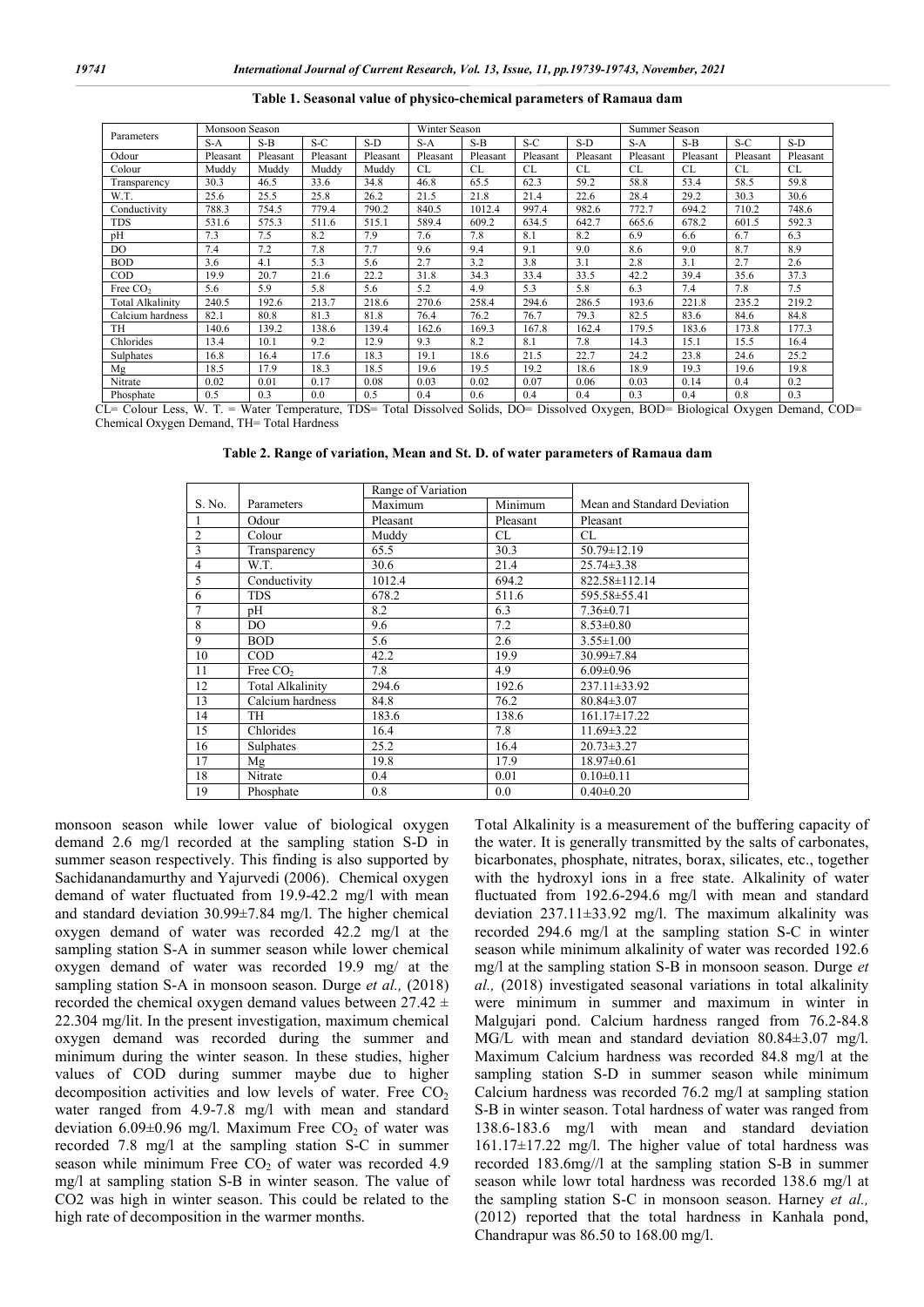These high value may be due to the concentration of carbonate and bicarbonate salt of calcium and magnesium (Hujare, 2008). Chloride ranged from 7.8-16.4 mg/l with mean and standard deviation 11.69±3.22 mg/l. Maximum Chloride was recorded 16.4 mg/l cm at the sampling station S-D in summer season while minimum Chloride was recorded 7.8 mg/l at sampling station S-D in winter season. Govindan and Sundaresan (1979) reported that higher concentration of chloride in the summer season could be due to sewage mixing, increased temperature and evaporation of water. Sulphate ranged from 16.4-25.2 mg/l with mean and standard deviation 35.50±42.47 mg/l. Maximum Sulphate of water was recorded 25.2 mg/l at the sampling station S-D in summer season while minimum Sulphate was recorded 16.4 mg/l at sampling station S-B in monsoon season. Similar observation reported in Samoha Reservoir by Lodhi and Rao (2015). Mg was fluctuated from 17.9-19.8 mg/l with mean and standard deviation 18.97±0.61 mg/l. The higher value of Mg recorded 19.8 mg/l at the sampling station S-D in summer season while lower Mg was recorded 17.9 mg/l at the sampling station S-B in monsoon season. Mg increase because of the increase in suspended matter like clay, slit, organic matter, planktons and other microorganisms (Verma and Summarwar, 2012). Nitrate of water fluctuated from 0.01-0.4 mg/l with mean and standard deviation 0.10±0.11 mg/l. The highest value of nitrate 0.4 mg/l at the sampling stations S-C in summer season while lower value of nitrate recorded 0.01 mg/l at the sampling stations S-B in monsoon season. Similar findings were also made by Verma *et al.,* (1971).

Phosphate had a significant role in algal growth and eutrophication (Peterson *et al.,* 1974). Phosphate has a few sources in nature and also acts as a regulating factor for productivity of water body. Phosphate may occur in lake as result of domestic waste, detergent and agricultural run-off containing fertilizer (Gopalkrusna, 2011). Phosphate of water ranged from 0.2-0.8 mg/l with mean and standard deviation 0.40±0.20 mg/l. The highest value of phosphate recorded 0.8 mg/l at the sampling station S-C in summer season while lower value of phosphate recorded 0.0 at the sampling station S-C in monsoon season. It was increase due to agriculture waste by local people inside the wetlands (Prasanna and Panda, 2010).

# **CONCLUSION**

Physico-chemical parameters of pond water clearly shows that they are in permissible so water body can used for increasing biodiversity and conserving ecosystem. But due to anthropogenic activities inside ad surrounding area of water body influencing. There is an immediate need of restoration, improvement and proper management of this water body for the human and environment.

#### **Acknowledgement**

The authors are thankful to the Head, Department of K.R.G. College for facilities provided.

## **REFERENCES**

Acharya, G. D Hathi, M. V Patel, A. D Parmar K. C (2008). Chemical properties of groundwater in BhilodaTaluka Region, North Gujarat. India. *E-Journal of Chemistry*, 5(4): 792-796.

- Adedeji, H. A., Idowu, T. A., Usman, M. A. and Sogbesan, O. A. (2018): Seasonal variations in the Physico-chemical parameters of Lake Ribadu, Adamawa state Nigeria. *International Journal of Fisheries and Aquatic Studies*, 7(1): 79-82.
- Alaka, P. A. (2014):An Assessment of Water Quality of Borgaon Reservoir in Sangli District of Maharashtra, India. *International Research Journal of Environment Sciences*, 3: 48-53.
- Barot, C. and Patel, V. (2014): Comparative study of seasonal variation in physicochemical properties of selected wetlands of Mehsana District, North Gujarat.
- Delince, G. (1992): The ecology of the fish pond ecosystem, Kluwer Acadmic. Publisers London. 230.
- Durge, L. S., Chilke, A. M. and Chavhan, R. N. (2018): Seasonal variations in the physic-chemical parmeters of Malgujari Pond of Ghugus, District Chandrapur (Maharashtra). *International Journal of Scientific Research in Biological Science,* 5(5):52-57.
- Durge, L. S., Chilke, A. M. and Chavhan, R. N. (2018): Seasonal variation in the physico-chemical parameters ofMalgujari Pond of Ghugus, District Chandrapur (Maharashtra). International Journal of Scientific Research in Biological Sciences, 5(5):52-57.
- Elayaraj, B. and Selvaraju, M. (2015): Seasonal variations in physic-chemical parameters of Sri- Kamatchiamman Temple Pond Chidambaram Taluk, Tamilnadu. *Journal of Environmental Treatment Technique,* 3(2): 126-133.
- Gopalkrushna, M. H.(2011): Determination of Physico-Chemical parameters of Surface Water Samples in and around Akot City, *International Journal of Research in Chemistry and Environment,* 1(2) 183-187.
- Harney, N. V., Dhamani, A. A. and Andrew, R. J. (2012): Phycio- cchemical status of three water bodies near Bhadrawati Town, Distt. Chandrapur, (M. S), India.Bionano Frontier. Eco Revolution, Colombo, Srilanka.
- Horn, A. J. and Goldman, C. R. (1994): Limnology.2nd McGraw-Hill, Inc., pp. 1-576.
- Hujare, C. J and Savle, V. B. (2008): Study on water quality of Wanparakalpa Reservoir Nagpur, Near Parli Vaijnath, District Beed. Marathwada region, *J. Aqua. Biol.,* 21(2): 113-117.
- Kadam, M. S., Pampatwar D. V. and Mali R. P. (2007): Seasonal variations in different physicochemical characteristics in Masoli reservoir of Parbhani District Maharashtra. *J.Aqua. Biol.,* 22 (2): 110-112.
- Mahajan, S. and Billore, D. (2014): Seasonal variations and Assessment of water quality of Nagchoon pond of Khandwa District (M. P.) India. *Current World Environment,* 9 (3):829-836.
- Manjare, S. A., Vhanalakar, S. A. and Muley, D. V. (2010): Water quality assessment of Vadgaon tank of Kolhapur (Maharastra), "with Special Reference to Zooplankton", *International J. of Advanced Biotechnology and Research,* 2: 91-95.
- Pentewar, M. S. (2018): Physico-chemical aspects of Godavari River at Nanded district (M.S.), India. *Int. J Life. Sci.*; 10:174-176.
- Peterson, J. B., Barlow, J. and Savage, P. (1974): The physiological state with respect to phosphorus of Caynga lake phytoplankton. *Limnology Oceanography,* 19: 396- 408.
- Prasanna, M. and Panda, C. (2010): Physicochemical properties of water collected from Dhamra estuary,